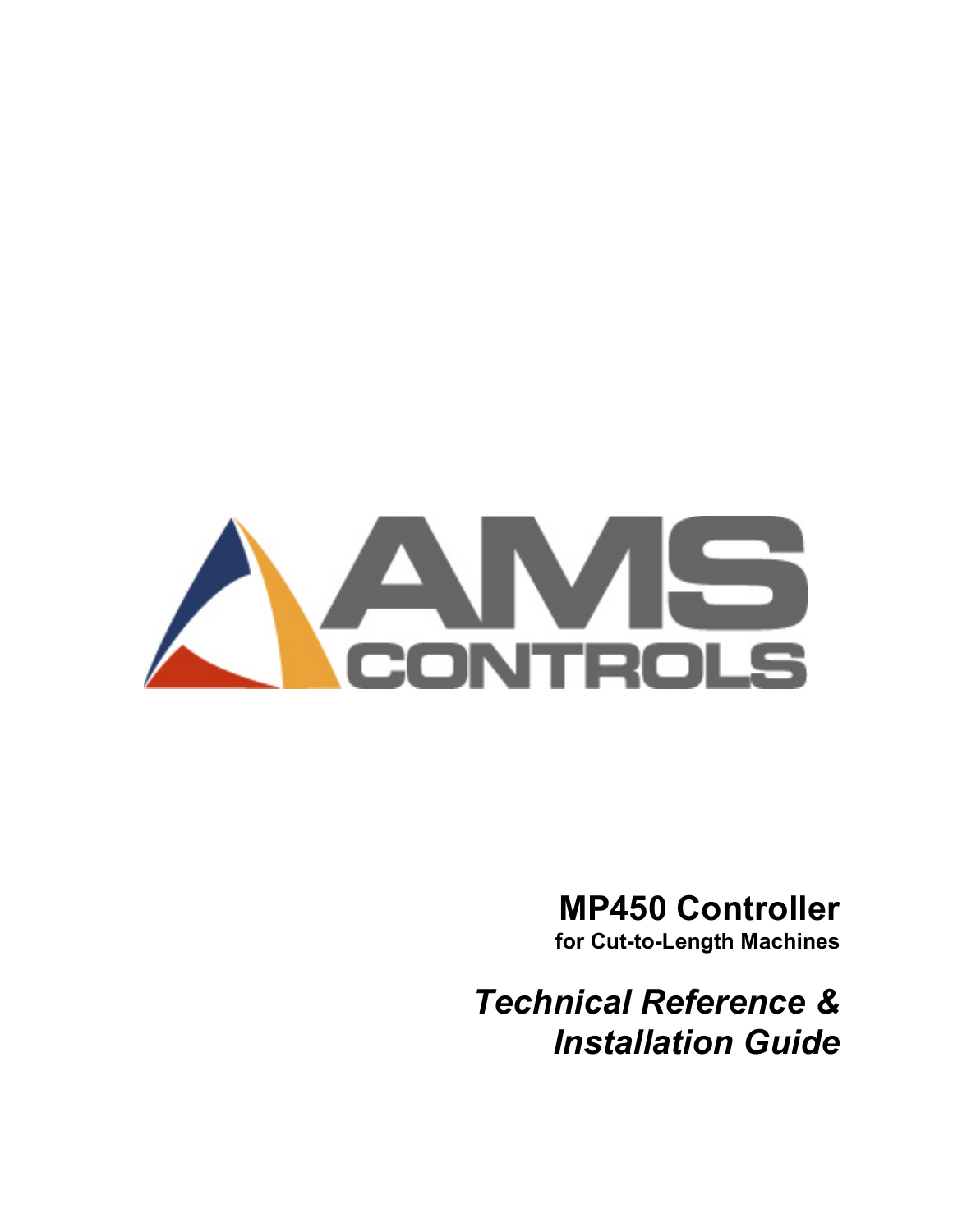

Copyright © 2008 – AMS Controls, Inc. All rights reserved.

The information contained in this document is proprietary to AMS Controls, Inc., and is not to be reproduced in any form without the specific written authorization of AMS Controls, Inc.

AMS Controls, Inc. reserves the right to change the contents of this manual without customer notice or permission. The procedures described in this handbook must be performed only by trained, certified industrial electricians in accordance with local, state, federal, and NEC codes and regulations. While AMS Controls has taken all reasonable care to develop safe procedures, it accepts no responsibility for misprints, or for injuries, damages, death, or destruction to persons or equipment caused as a result of not closely following these instructions. For specific controller questions, contact AMS Controls Inc.

The most current version of this manual is always available at: www.amscontrols.com/files/manuals/default.asp

> AMS Controls, Inc. 12180 Prichard Farm Road Maryland Heights, MO 63043

314.344.3144 – 1-800-334-5213 (US & Canada) – fax: 314.344.9996 – info@amscontrols.com

www.amscontrols.com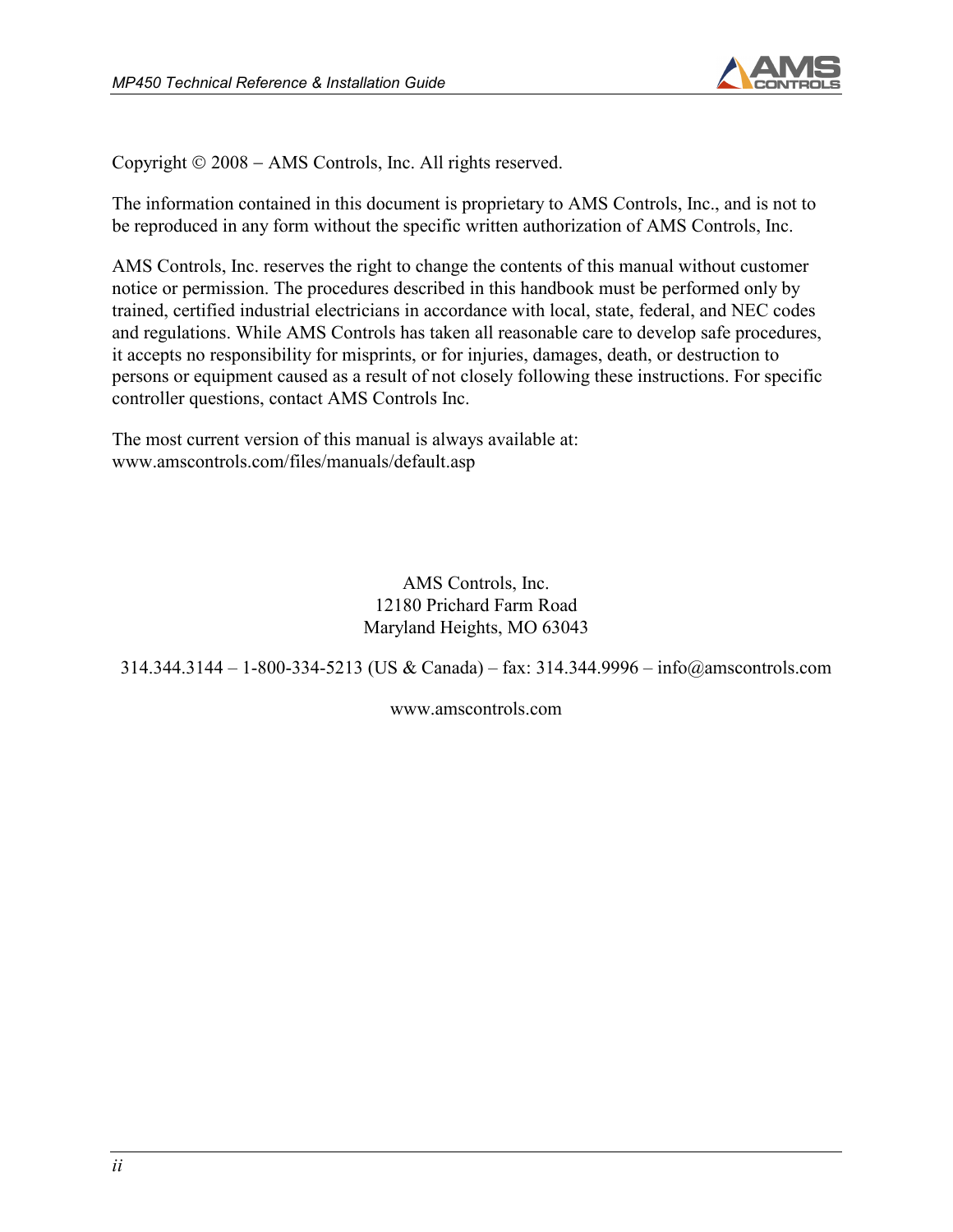

# **Table of Contents**

| <b>CHAPTER 1:</b> |  |
|-------------------|--|
|                   |  |
|                   |  |
|                   |  |
|                   |  |
|                   |  |
|                   |  |
|                   |  |
|                   |  |
|                   |  |
|                   |  |
|                   |  |
|                   |  |
|                   |  |
|                   |  |
|                   |  |
|                   |  |
|                   |  |
|                   |  |
|                   |  |
|                   |  |
|                   |  |
| <b>CHAPTER 3:</b> |  |
|                   |  |
|                   |  |
|                   |  |
|                   |  |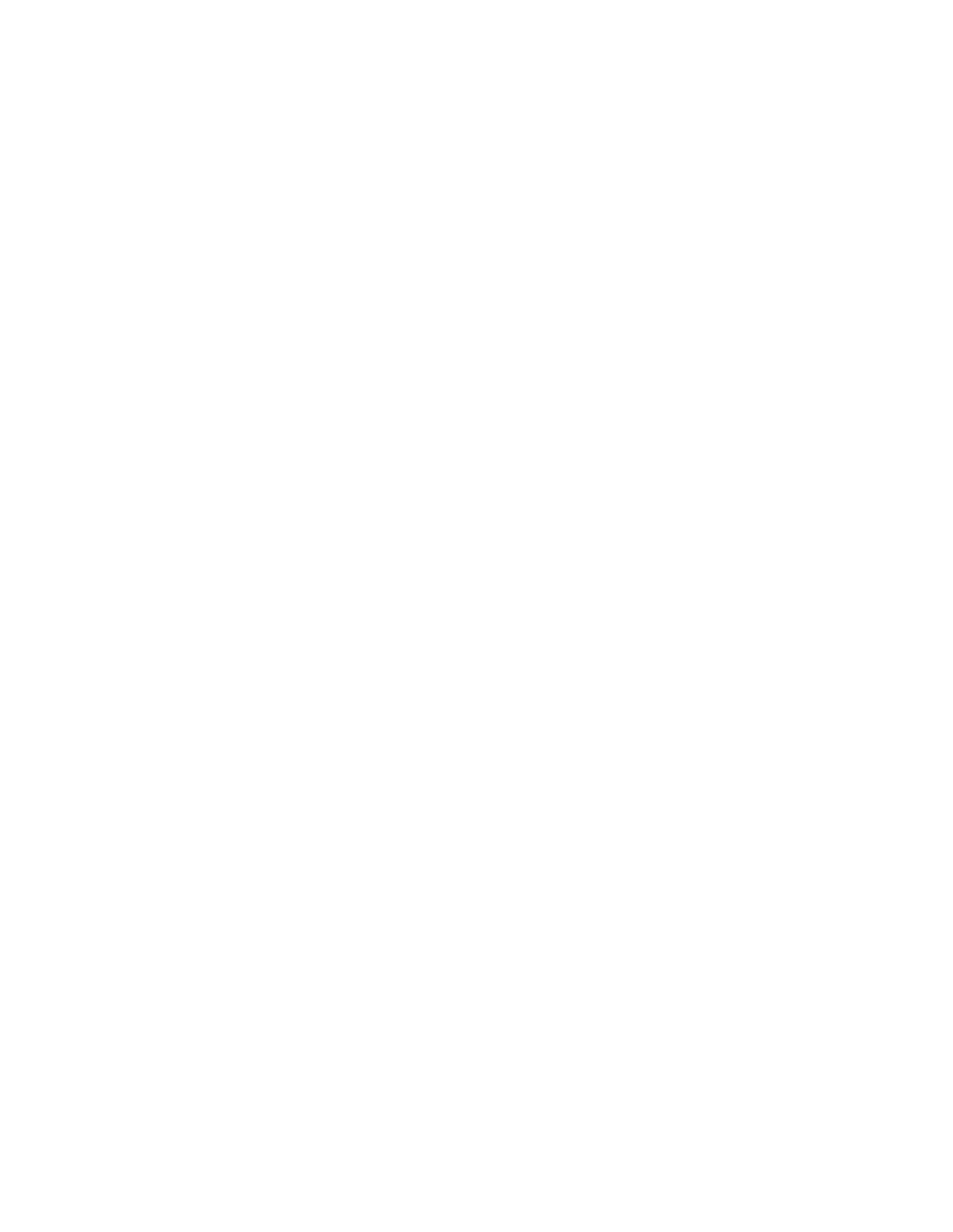

# Chapter 1: Introduction

## **Overview**

The AMS Controls MP450 is an industrial controller used to control cut-to-length machinery. Figure 1 shows the front panel of the MP450.



Figure 1: AMS Controls MP450 Controller

### Features

The MP450 controller's features include:

- Accurate length control
- Simple programming
- Easy calibration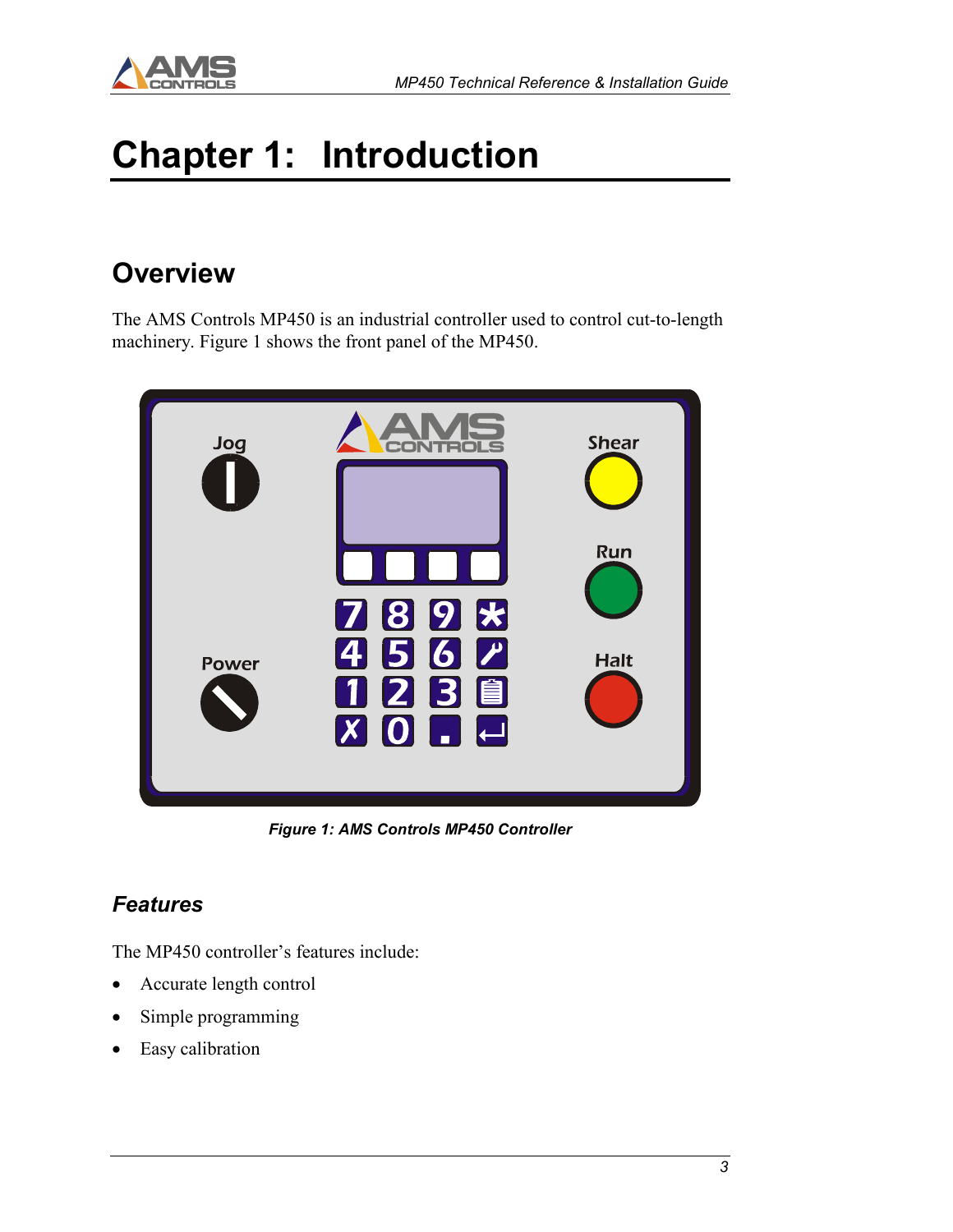

# Chapter 2: Installation Specifics

# Mechanical Details

## Dimensional Drawing





Figure 2: MP450 Dimensional Drawing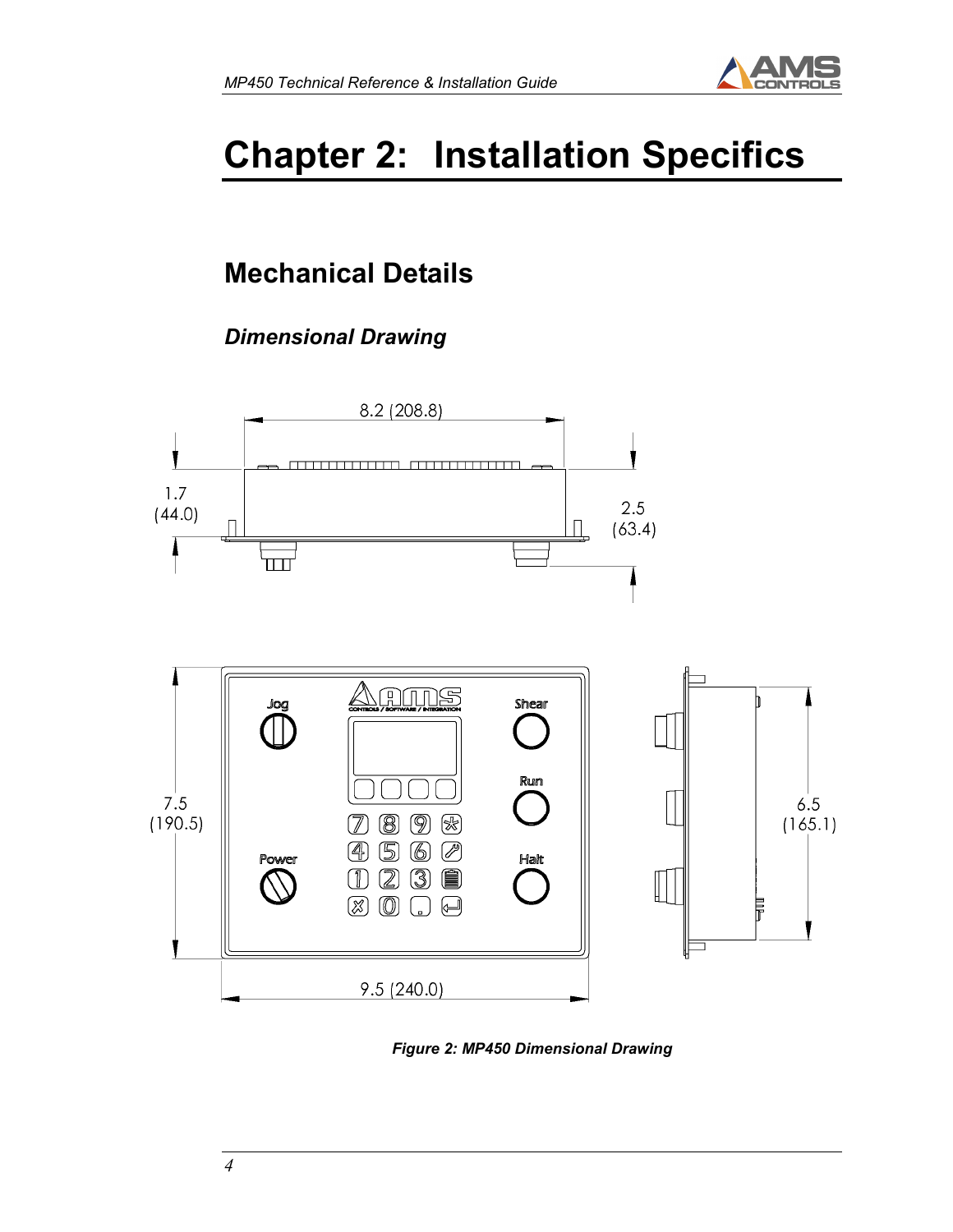

### Cutout Drawing



Figure 3: MP450 Cutout Drawing

## Electrical Details

### **Specifications**

**Power** 

| <b>Supply voltage</b> | 24VDC $(+/- 20\%)$ |
|-----------------------|--------------------|
| <b>Supply current</b> | $400mA + Outputs$  |
| Max. inrush current   | 2A                 |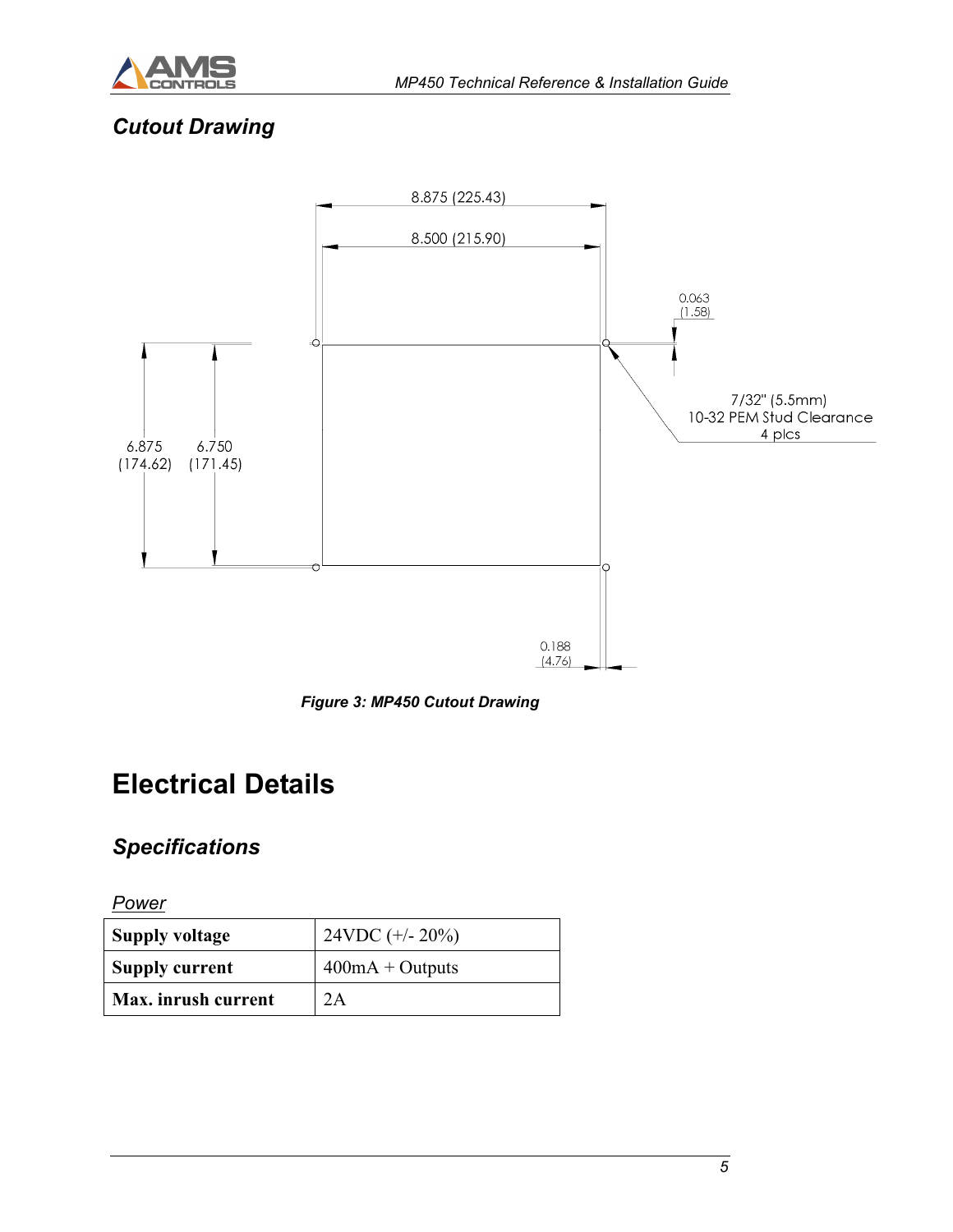

#### **Inputs**

| <b>Type</b>              | Sourcing      |
|--------------------------|---------------|
| <b>Voltage</b>           | 24VDC         |
| Input resistance         | $1.8 K\Omega$ |
| "ON" voltage             | 13.4 VDC      |
| <b>Optical Isolation</b> | 2500V         |

#### **Outputs**

| <b>Type</b>               | Sourcing      |
|---------------------------|---------------|
| <b>Voltage</b>            | <b>24 VDC</b> |
| <b>Continuous Current</b> | 3A            |
| <b>Optical Isolation</b>  | 2500V         |

#### **Encoder**

| <b>Supply voltage</b>    | 5 VDC                               |
|--------------------------|-------------------------------------|
| <b>Supply current</b>    | 100mA                               |
| <b>Type</b>              | Quadrature, differential<br>(RS485) |
| <b>Max.</b> frequency    | <b>50 KHz</b>                       |
| <b>Optical Isolation</b> | 2500V                               |

#### **Environmental**

| Min. operating temp.<br>(ambient) | $-20C$ (-4F)  |
|-----------------------------------|---------------|
| Max. operating temp.<br>(ambient) | 65C (150F)    |
| Min. storage temp.                | $-30C (-22F)$ |
| Max storage temp.                 | 85C (185F)    |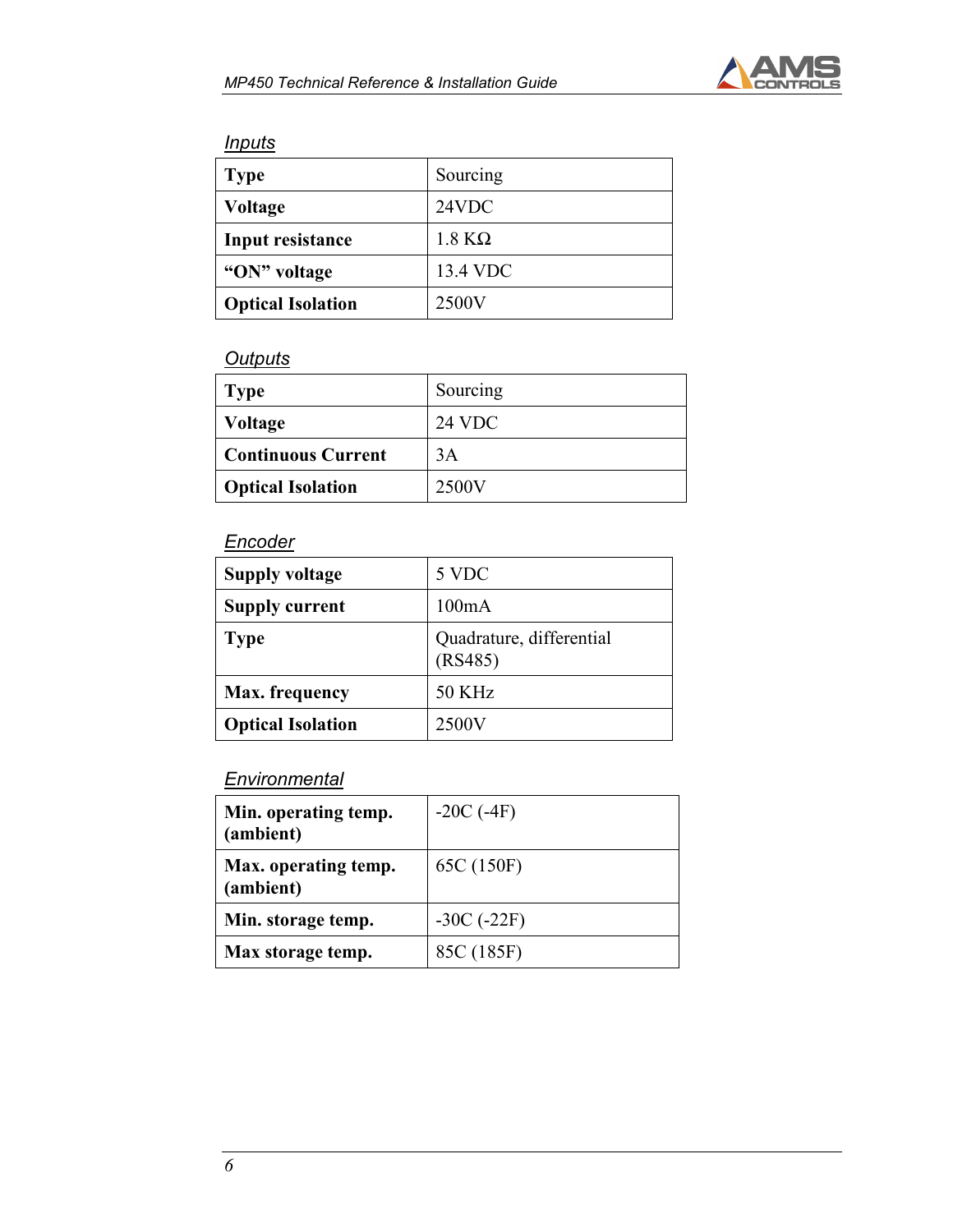

## Pin Assignments and Descriptions

### J301

| Pin | <b>Function</b> | <b>Assignment/Notes</b> |  |  |
|-----|-----------------|-------------------------|--|--|
| 1   | I/O Ground      | 6A maximum              |  |  |
| 2   | Output 1        | Fast                    |  |  |
| 3   | Output 2        | <b>Shear Down</b>       |  |  |
| 4   | Output 3        | Reverse                 |  |  |
| 5   | Output 4        | Shear Up                |  |  |
| 6   | Output 5        | Slow                    |  |  |
| 7   | I/O Ground      | 6A maximum              |  |  |
| 8   | $I/OV (+24V)$   |                         |  |  |
| 9   | Input 1         | Shear Up                |  |  |
| 10  | Input 2         | Not Used                |  |  |
| 11  | Input 3         | <b>Shear Down</b>       |  |  |
| 12  | Input 4         | Remote Run              |  |  |
| 13  | Input 5         | Not Used                |  |  |
| 14  | I/O V $(+24V)$  |                         |  |  |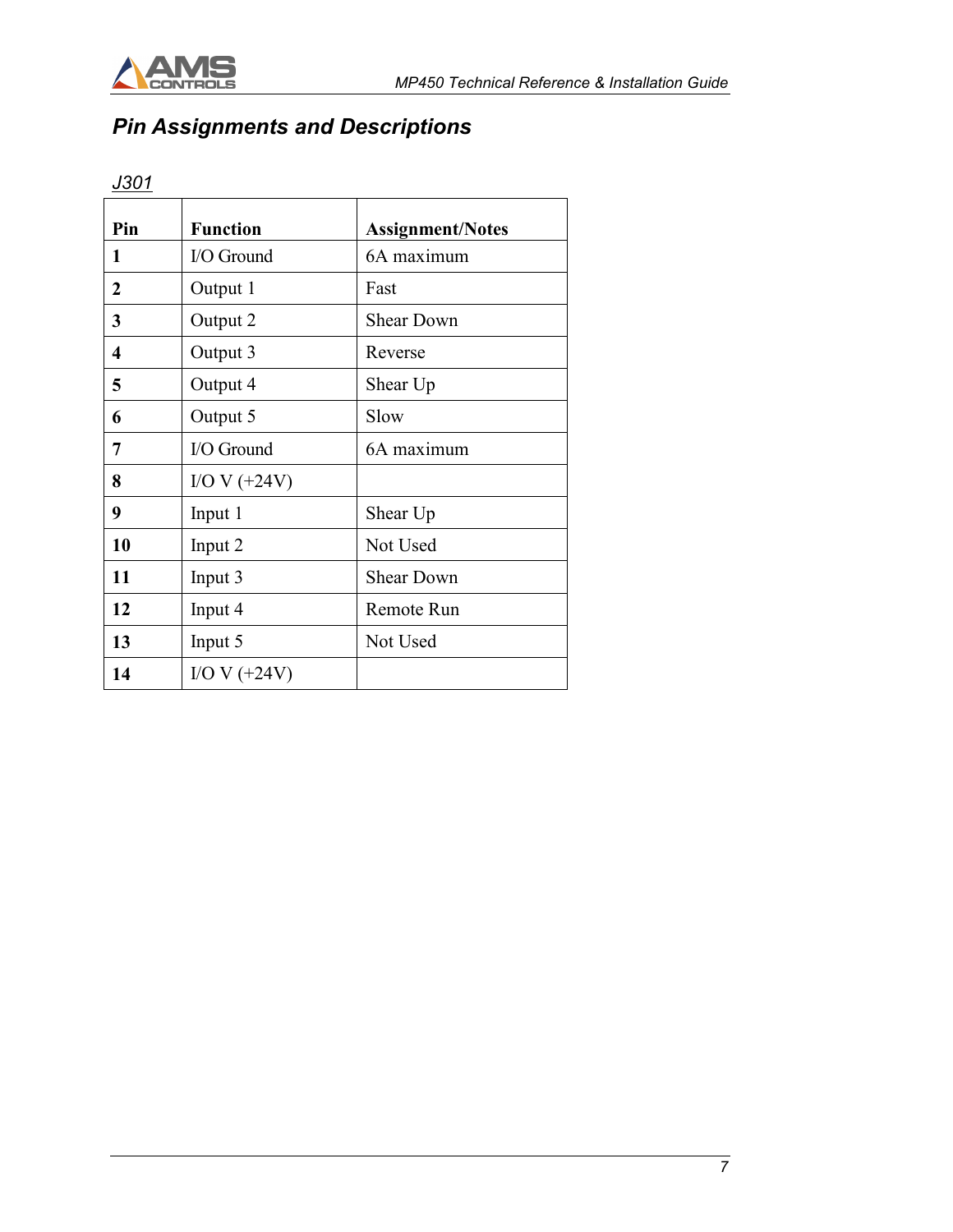

| Pin          | <b>Function</b>                           | <b>Notes</b>         |
|--------------|-------------------------------------------|----------------------|
| 1            | RS485 2B+                                 | Unused               |
| $\mathbf{2}$ | RS485 2A-                                 |                      |
| 3            | RS485 1A+                                 | For firmware updates |
| 4            | <b>RS485 1B-</b>                          |                      |
| 5            | Encoder A+                                |                      |
| 6            | Encoder A-                                |                      |
| 7            | Encoder B+                                |                      |
| 8            | Encoder B-                                |                      |
| 9            | Encoder +5V                               |                      |
| 10           | <b>Encoder Ground</b>                     |                      |
| 11           | Power +VDC                                |                      |
| 12           | Power Ground                              |                      |
| 13           | Power switch<br>contact A<br>Panel Switch | 20A maximum          |
| 14           | Power switch<br>contact B<br>Panel Switch | 20A maximum          |

J401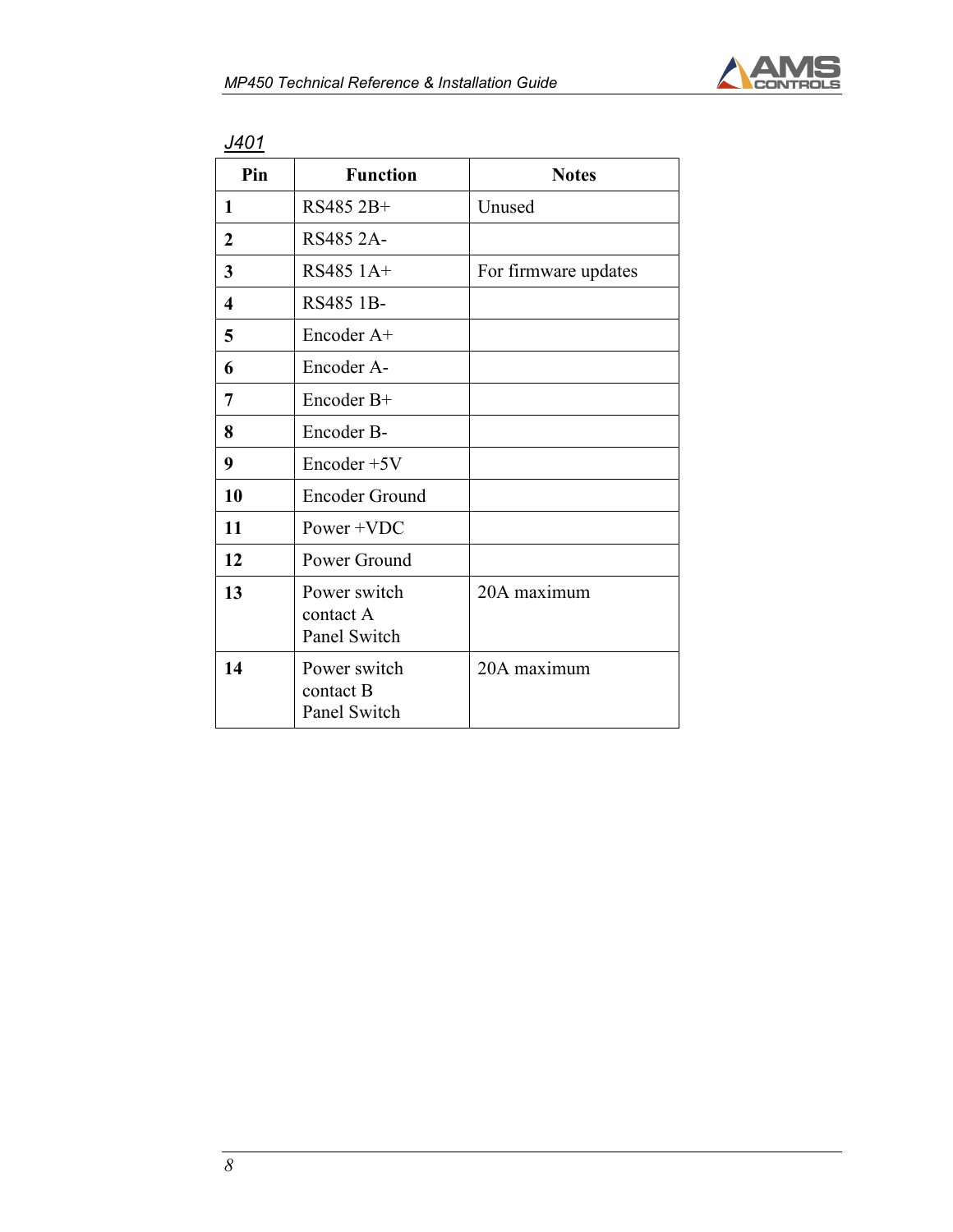

# Sample Interface Drawing



Figure 4: MP450 Sample Interface Drawing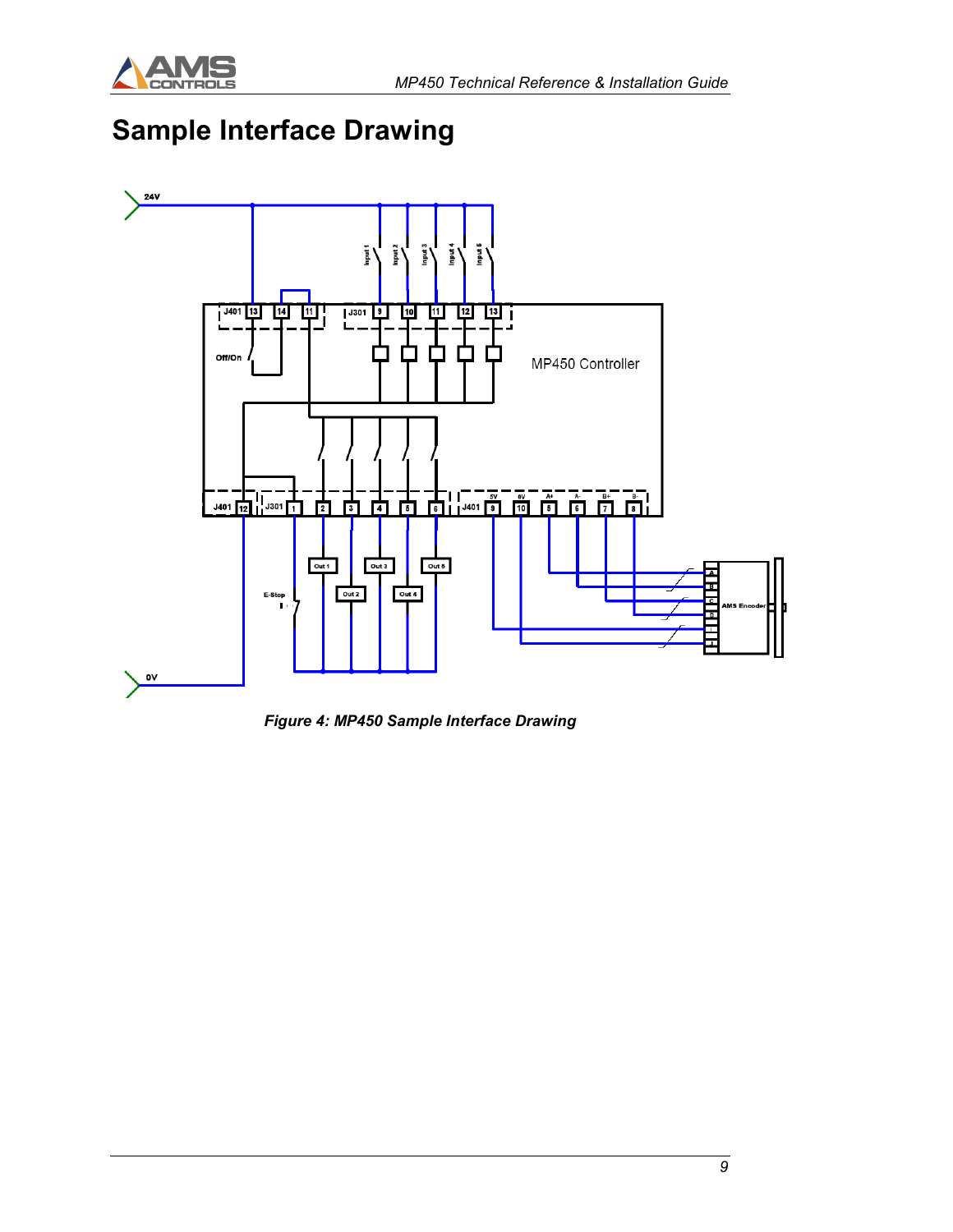

# Software Configuration

### Setup Screen

Use the Setup screen to change the display units, encoder direction and slow distance.

To enter the setup screen,

- 1. Power up the system.
- 2. While the startup screen displays, press [9]. The Setup screen displays.

#### Navigate the Setup Screen

• Use the Up and Down soft keys (white keys just below the display, see Figure 5) to navigate from item to item.



Figure 5: AMS Controls MP450 Controller front panel (Up and Down Soft Keys highlighted)

- Press a number key to change a selected setting temporarily, causing the field to blink.
- Press [Enter]  $\Box$  to save the new setting and move to the next setup item, or  $\begin{bmatrix} \text{Clear} \\ \text{X} \end{bmatrix}$  to restore the value to its original value.
- Press the Up ([↑]) or Down ([↓]) arrow keys while a field is blinking to restore its original value and move to the next item.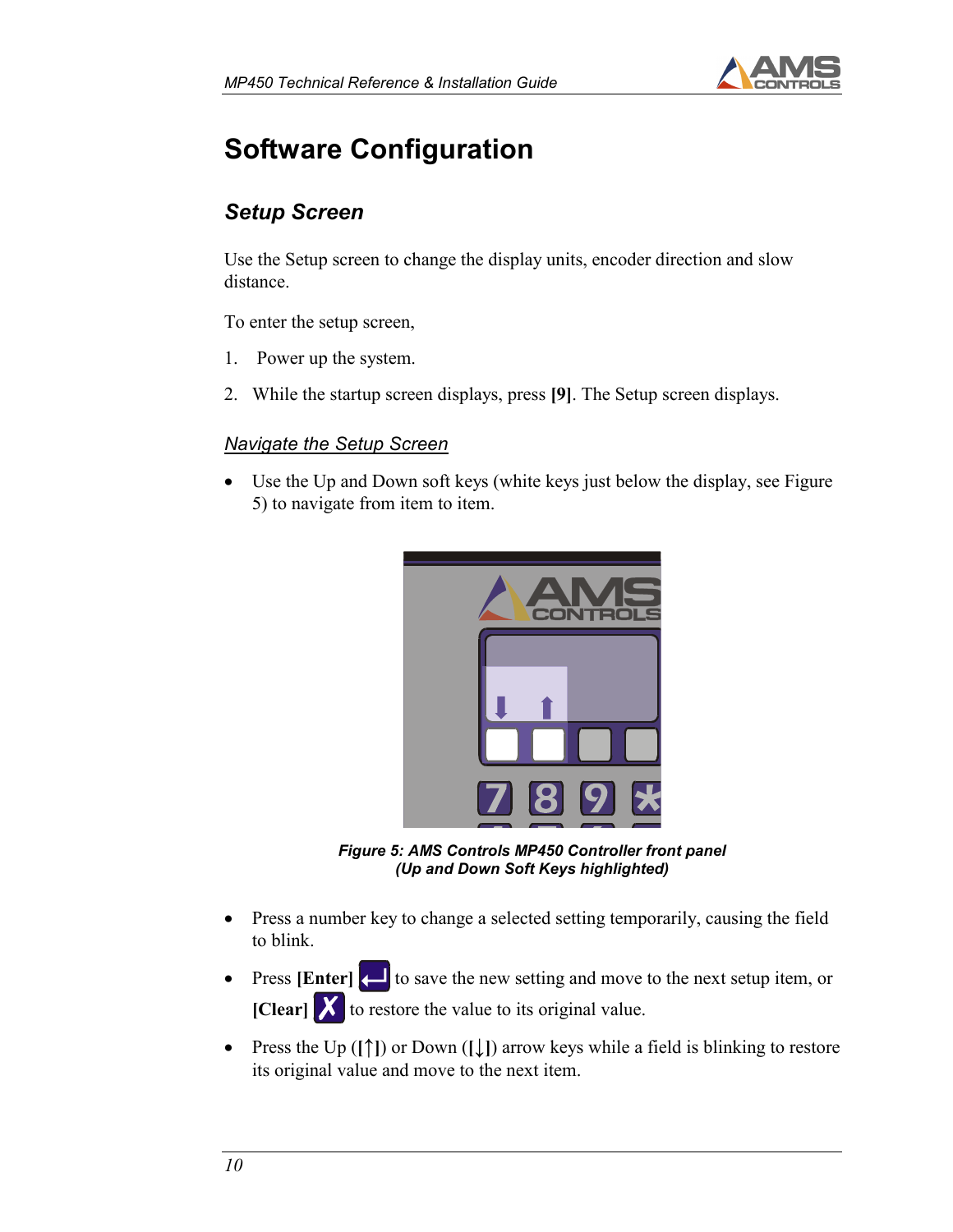

#### Setup Parameters

 $\Box$  Note: These parameters retain their value while the machine is powered off.

#### Display Units

The display unit setting enables the operator to choose between viewing the part length in either feet and inches or metric millimeters.

#### Encoder Direction

The encoder direction allows the operator to change the direction of the encoder without modifying the machine wiring.

Changing this setting is necessary, for example, if the material position is shown to be moving backwards on the controller while the material is actually moving forwards. You would use this parameter, then, to reverse the encoder direction for the controller so it can register forward and backward movement correctly.

#### Slow Distance

The distance that the controller feeds in slow speed before stopping for the cut operation.

The accuracy of a two-speed stopping control system depends on a stable slow speed. Through experimentation, it is possible to find a value that provides a good balance between accuracy and productivity.

If this parameter is set to zero, the controller operates in single speed mode, where it decelerates from fast speed to zero velocity. While this may increase the production of the machine, typically it is difficult to achieve good part length accuracy in this mode.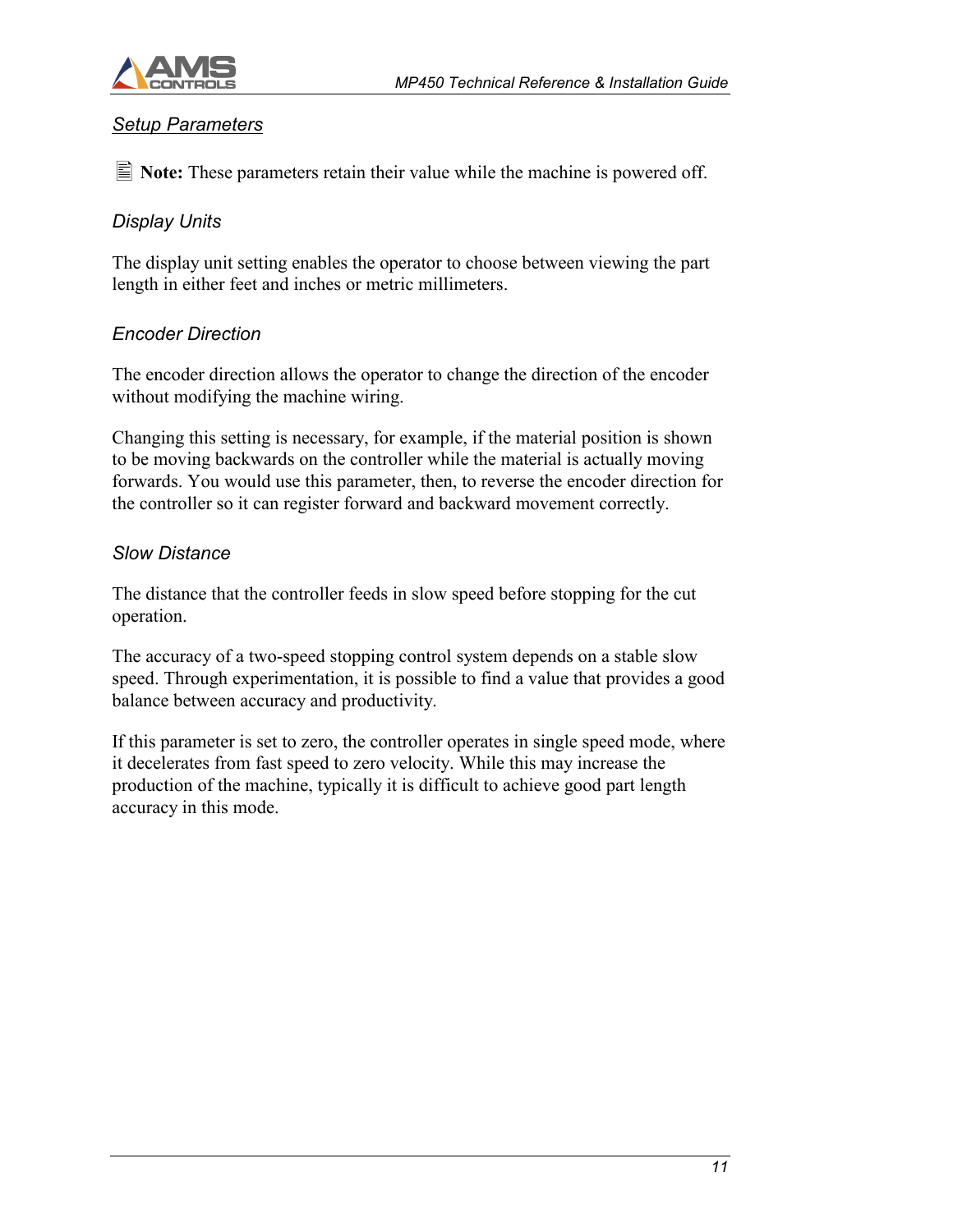

# Chapter 3: Operational Reference

■ Note: For details on operating a machine with the MP450 Controller, see the MP450 Operator Manual.

# Positioning Control

### Speed Logic Table

|                         |                 | Output              |     |     |           |  |
|-------------------------|-----------------|---------------------|-----|-----|-----------|--|
|                         | <b>Function</b> | Fast<br><b>Slow</b> |     |     | Reverse   |  |
| Jog Forward             |                 | Off                 | On  | Off | Manual    |  |
| Jog Reverse             |                 | On                  | Off | On  |           |  |
| 2-Speed<br>Mode         | Run<br>Fast     | Off                 | On  | Off |           |  |
|                         | Run<br>Slow     | On                  | Off | Off | Automatic |  |
| Single<br>Speed<br>Mode | Run             | Off                 | On  | Off |           |  |